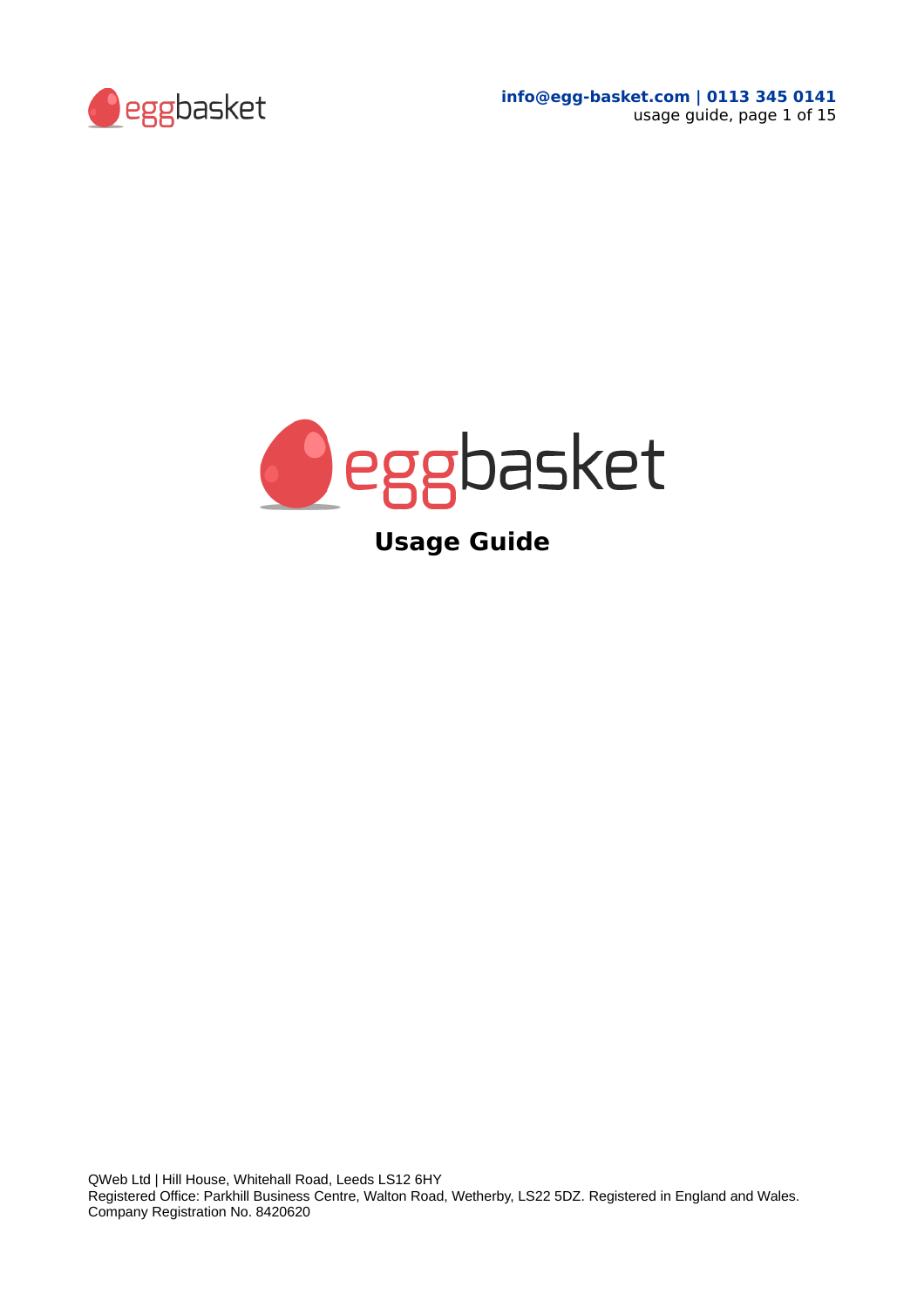

#### info@egg-basket.com | 0113 345 0141 usage guide, page 2 of 15

### **Contents**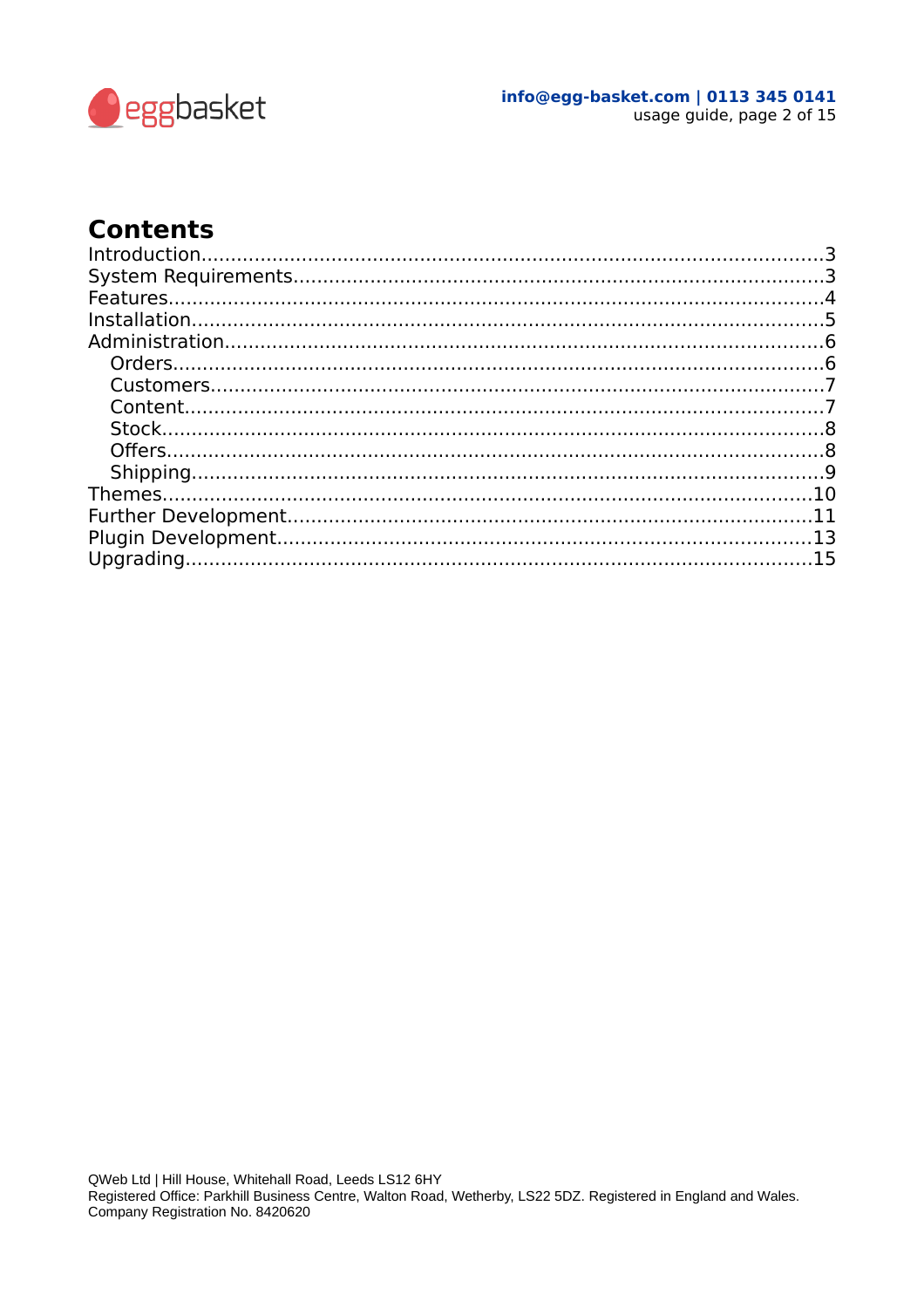

### <span id="page-2-0"></span>**Introduction**

Egg Basket is a website framework for eCommerce development. The framework implements many of the standard features found on online shopping websites and offers a complete, working checkout system with a selection of built-in payment gateways. Egg Basket is essentially a complete online store ready to be skinned and populated.

The framework also implements a fully working administration panel for end users that offers many of the features found in other eCommerce frameworks. Both the administration panel and website front-end have been built to be as easy as possible for web developers to build new features into and therefore serves as an ideal base system to develop your own, bespoke eCommerce websites.

Egg Basket is a continuous development, built and maintained by [QWeb Ltd](http://www.qweb.co.uk/) and released under the terms of the [GNU GPL](https://www.gnu.org/licenses/gpl-3.0-standalone.html) as of version 1.9.

### <span id="page-2-1"></span>**System Requirements**

Egg Basket requires PHP 5 and MySQL 5. The framework makes use of the Apache 2 mod rewrite and mod negotiation modules as well as various htaccess rules.

As of version 1.2, Egg Basket includes an IIS module and has been tested to work on IIS servers running PHP as an ASAPI extension. See **settings.php** for more information.

Various PHP modules may also be required for certain functionality, such as the GD libraries for thumbnail generation. All modules, libraries and software required by Egg Basket are freely available.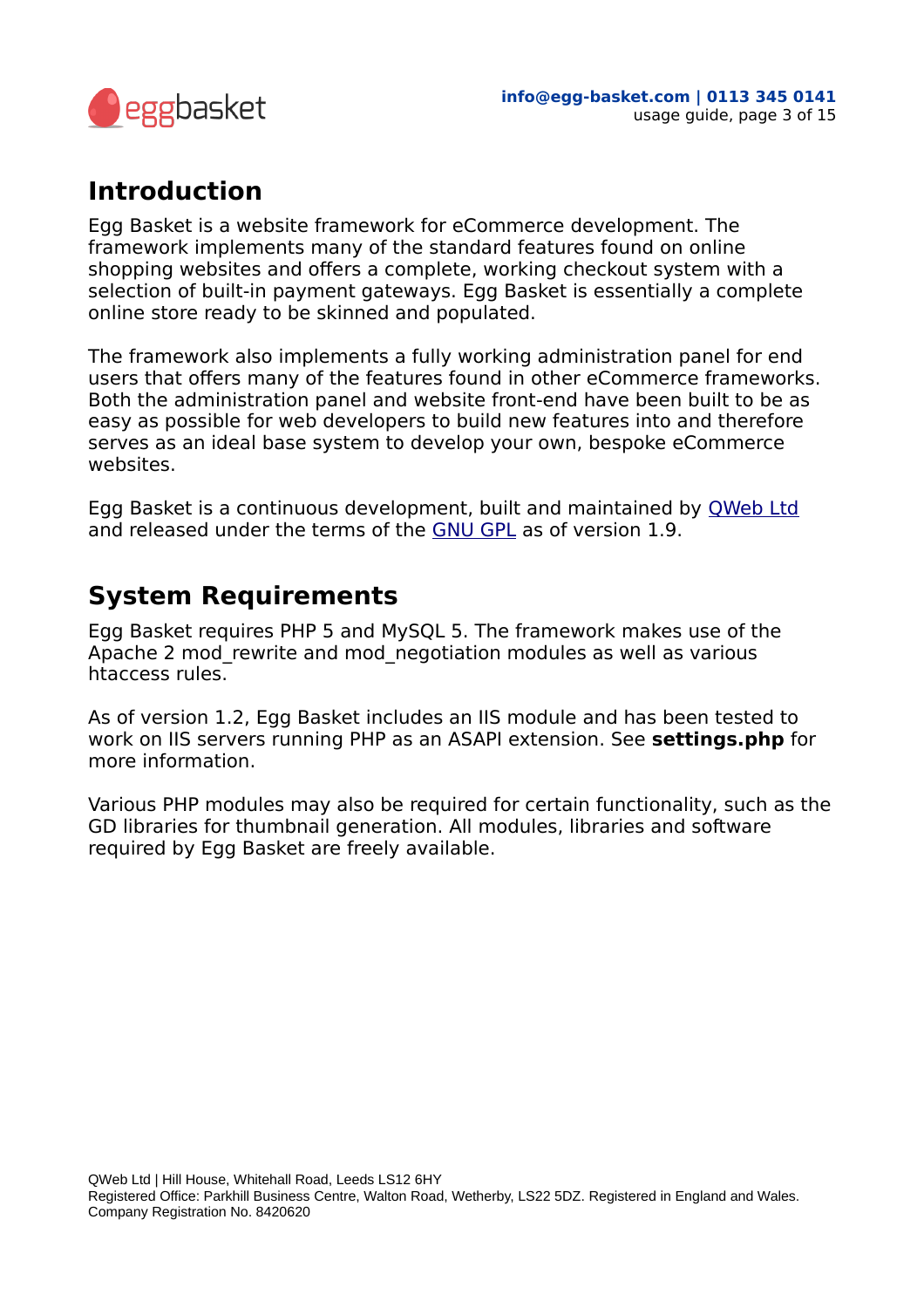

### <span id="page-3-0"></span>**Features**

Egg Basket implements an array of core features including the following. As of version 1.01, a changelog is also included in **version.txt**.

- Well structured, widget based procedural code with MVC style methods.
- Responsive wireframe for mobile friendly eCommerce.
- Plugin system for additional, modular functionality.
- Local tree for safely amending core files without preventing updates.
- Unlimited categories, sub categories, products and product variants.
- Unlimited product images.
- Support for physical and downloadable products.
- Stock management and intelligent stock reservation system.
- Google product feed.
- Advanced offers system.
- VAT calculation and per-product exemption.
- Intelligent delivery calculation matrix.
- Built in regions and countries database.
- Built in tracking links in dispatch e-mails for most popular couriers.
- Sagepay Direct, Sagepay inFrame, Barclaycard ePDQ and PayPal payment gateways.
- Real-time currency conversion built in for most countries.
- Quick toggle maintenance mode.
- Automatically generated breadcrumb navigation.
- Automatically generated, multi-mode thumbnail generation.
- Content managed pages.
- Per-account order history.
- CSV mailing list.
- Search functionality.
- Search engine optimised.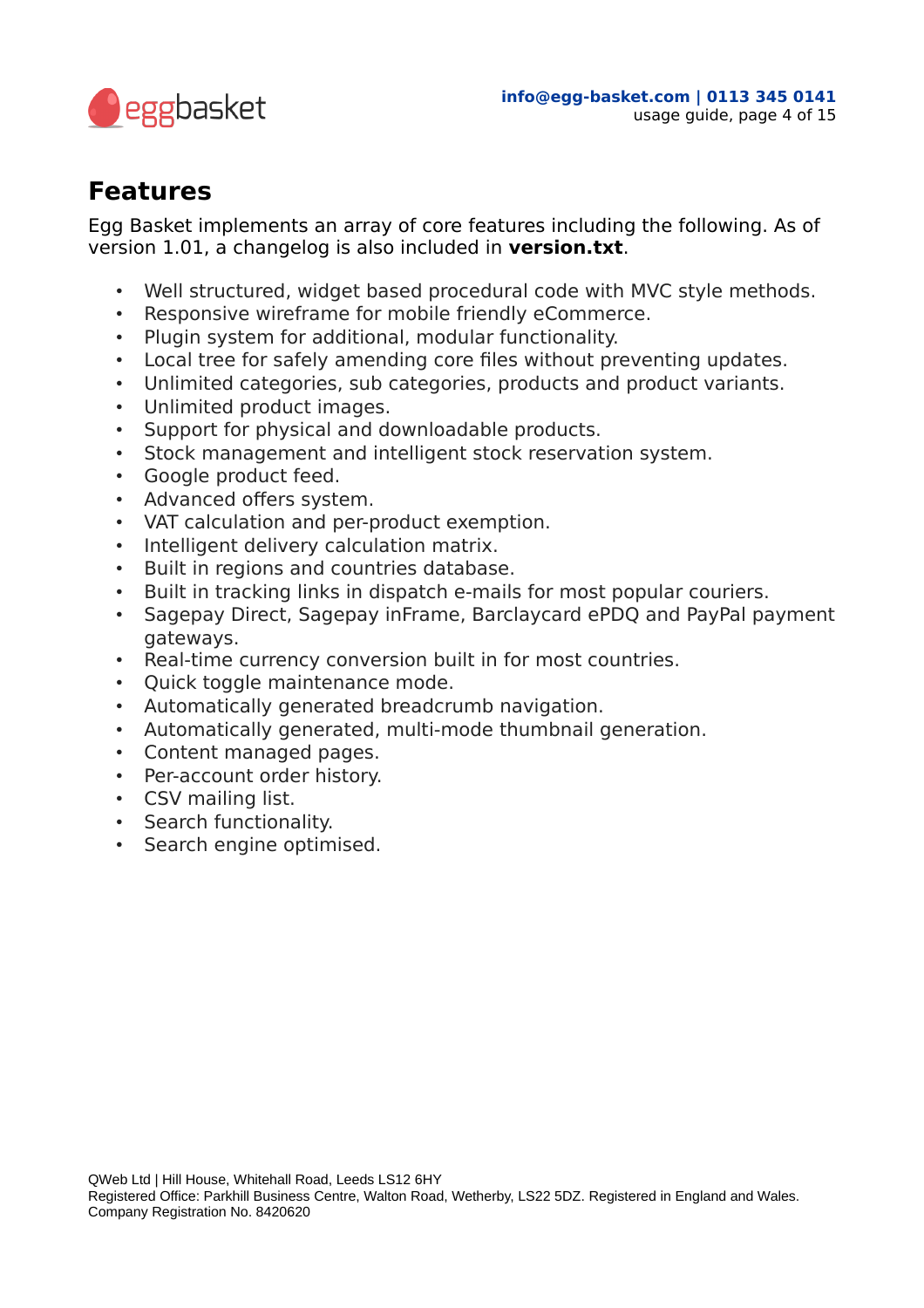

### <span id="page-4-0"></span>Installation

To get started with Egg Basket, follow these steps:

- 1. Download the latest version from [egg-basket.com.](http://www.egg-basket.com/)
- 2. Extract Egg Basket and copy the contents of the extracted httpdocs folder to your web space. Be sure to include any hidden **.htaccess** files.
- 3. Import the extracted SQL file into a new database on your server.
- 4. Set **cms-files**, **product-files**, **product-images** and **category-images** to be writeable by your web server (chmod 777 on Linux/Unix).
- 5. Copy **required/settings.php** to **local/required/settings.php** and populate all variables, using the included comments for guidance. Most importantly, populate the database connection variables, and if you've extracted Egg Basket in to a sub directory, be sure to populate the urlPrefix variable.
- 6. If populating the urlPrefix variable, also remember to amend the RewriteBase lines of both **.htaccess** and **admin/.htaccess**.
- 7. For security reasons, you should rename **hack-maintenance.php** to something else. Navigating to this file in your web browser gets around maintenance mode, allowing you to see and use the website as if it were live.
- 8. By default there will be one administrator log-in set up in tblAdmin of the database. Amend the username and password of this account to something of your choice. The password should be encrypted with MySQL's SHA1() function.

Your new website should at this point be functional. Unless you have disabled maintenance mode in **settings.php**, you'll need to navigate to your hackmaintenance file before you can see anything. It is recommended that you replace **maintenance.html** with your own holding page, remembering that you may need to put the website back into maintenance mode at a later date during updates.

To learn about administration, skip to the administration section of this guide. Alternatively, skip to the section about themes.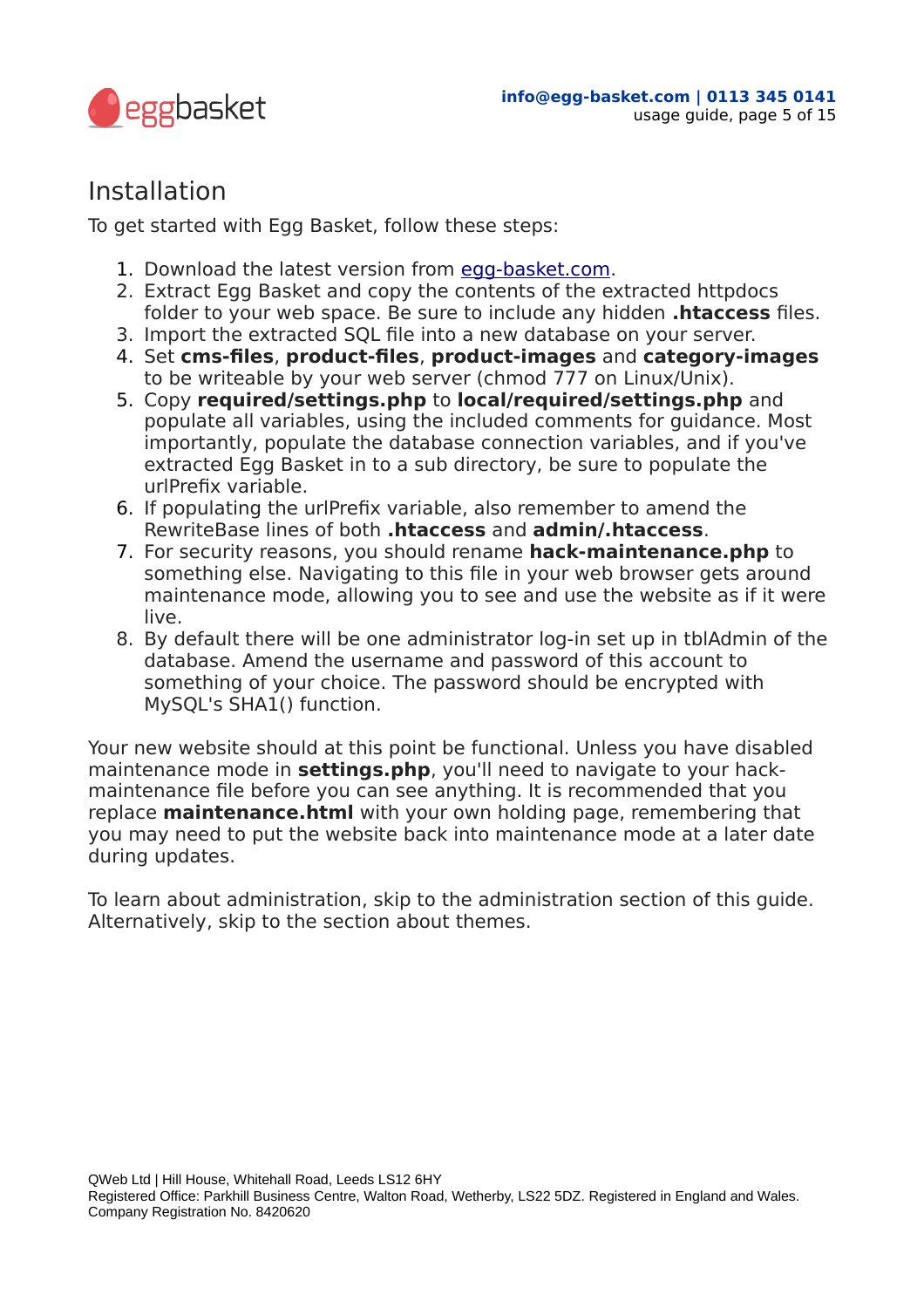

## <span id="page-5-0"></span>Administration

By default, the administration panel is located at **/admin**. If you haven't already done so, amend or create a log-in via the tblAdmin table of the database. Passwords must be stored as a SHA1 hash.

The administration panel has been built purposefully to look and feel quite minimal, making it both easy for the end user to navigate, and easy for developers to brand up or build upon. The panel expects to find **images/logo.png** within your chosen theme folder for use in the header.

### <span id="page-5-1"></span>**Orders**

Orders are split in to four categories. New, complete, refunded and failed. When a new order is placed and payment is made, this order will appear in the new orders section. If payment failed for some reason, it will appear instead in the failed section.

Each section shows a table of orders. Clicking on the order numbers shows more detail about each order, and clicking on the customer name shows more detail about each customer. If the customer is a registered member, you can also navigate to that members account information and order history from this page.

The order details shown include an itemised list of the products ordered, the payment method used and any errors or messages returned by the payment gateway, and the customers billing and delivery addresses.

If the order has been paid for you can update the dispatched quantities and send a dispatch notification e-mail to the customer from here. E-mails show which products have been dispatched so multiple dispatch notifications can be triggered if the order is to be shipped in parts. If the delivery courier has provided a tracking code, be sure to add this to the system before sending any dispatch notifications so that the notification can provide the customer with tracking links. Multiple tracking links are supported for each order. You can also update the dispatch quantities without sending a dispatch notification e-mail, which is useful for marking orders as complete that don't contain deliverable goods.

Once all items have been marked as dispatched, the order will automatically be moved to the completed orders section.

Depending on the payment gateway used, refunding an order via the gateways own administration interface may cause Egg Basket to automatically move the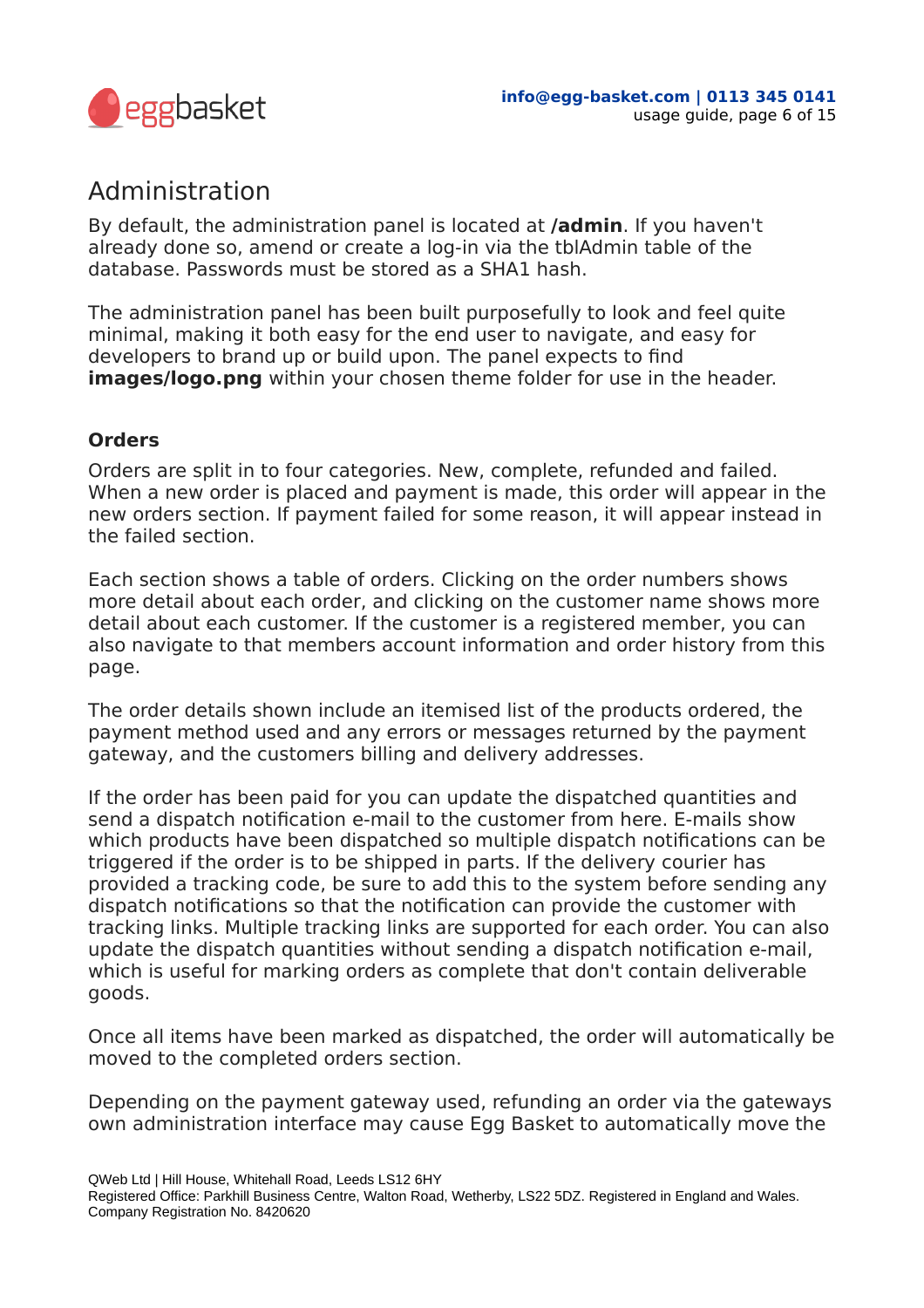

order into the refunded section. You can also manually mark orders as refunded, or undo the move.

#### <span id="page-6-0"></span>**Customers**

The customers menu links to a list of registered user accounts, and a downloadable CSV export of customers who have opted in to the mailing list.

The accounts list shows how many orders each customer has placed, inclusive of orders placed before registration. Clicking on a customers name shows more information about each account, including their current billing and delivery addresses and their order history. It is also possible from here to resend the activation e-mail if the customer had trouble receiving one during registration.

The CSV export contains the name and e-mail address of each customer that has opted in during checkout or registration. Most e-mail campaign software supports CSV import.

#### <span id="page-6-1"></span>**Content**

Egg Basket implements a complete content management system, separated into two sections – Pages, and Files.

By default, Egg Basket includes a few pages ready to be populated that cannot be deleted. Pages can be flagged as exempt from editing/deleting via the tblPages table within the database.

When creating new pages, the url automatically populates based on the page title and parent, although it can still be modified to something more specific.

The content of the page is populated via the [TinyMCE](http://www.tinymce.com/) WYSIWYG editor. TinyMCE is provided under an open source license and is very easy to build upon. In addition to the standard editor features, there are three further dropdown fields on the editor toolbar for inserting thumbnails, images and files into the page. These lists are populated by the files administration section and can be used to insert image tags, download links, or pseudo thumbnail tags.

Thumbnail tags are converted into thumbnails on the website front-end, which can be clicked to display a larger view of the image in a modal window. This is most useful for gallery pages.

The editor uses **styles/cms.css** within your chosen theme folder for text formatting, also used by the website front-end. The first style block within this file is used to tell TinyMCE how wide the content area is. Provided this is set correctly, how a page looks in the editor should be the same as how it looks on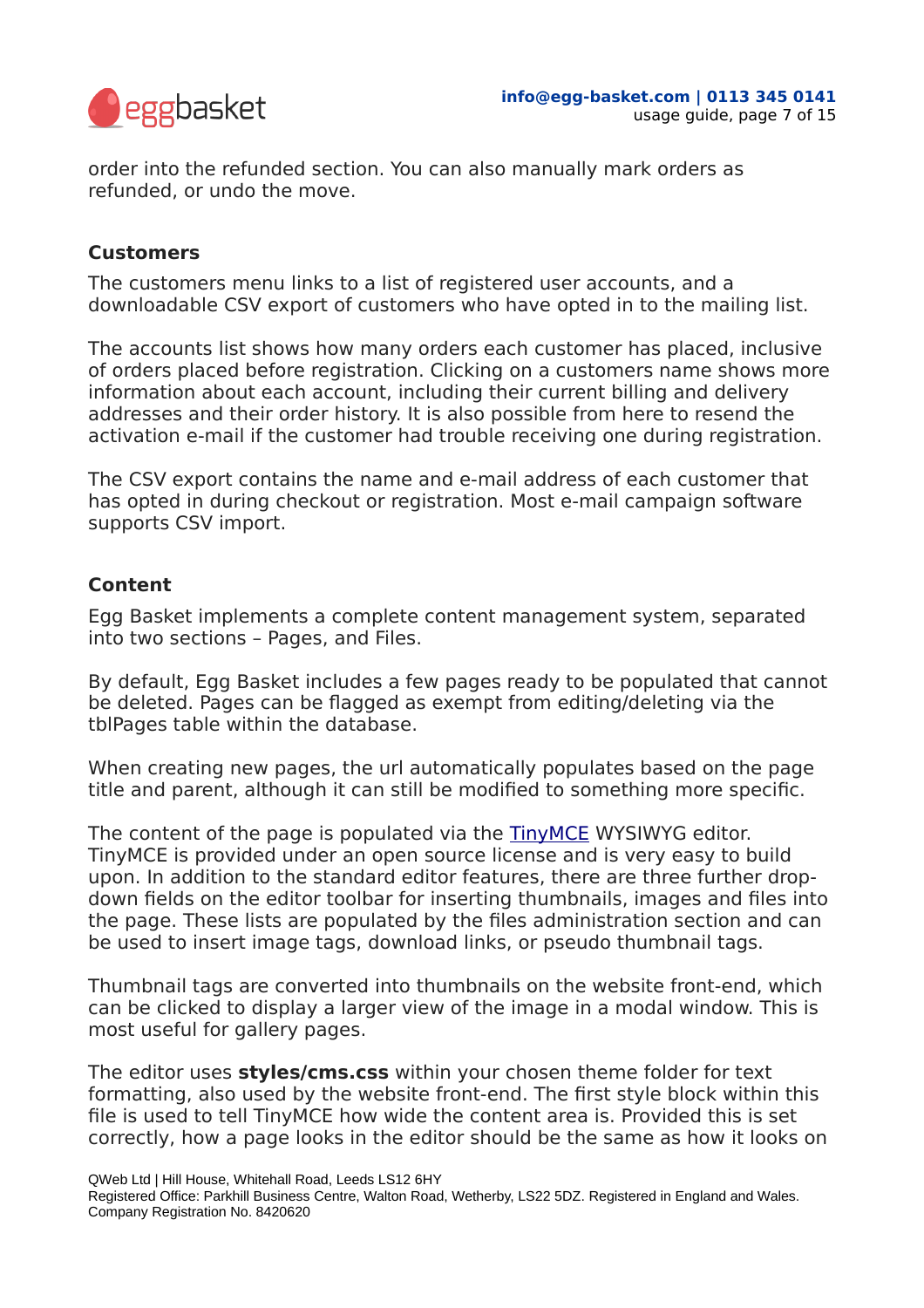

the website.

The files section is essentially a file manager for the **cms-files** folder. Multiple files can be uploaded asynchronously but the page should not be closed before all uploads are complete. Any type of file can be uploaded and Egg Basket will automatically decide which list to add them to in the page editor.

It is advised that large images are reduced to a canvas size of about 500px before upload, to ensure faster page load times when used on the front-end. To help end users with this, Egg Basket includes a link to [batchimageresize.com.](http://www.batchimageresize.com/)

#### <span id="page-7-0"></span>**Stock**

Egg Basket supports an unlimited number of categories, sub categories, products, and product variants.

When creating categories, a description can be set with the same editor as page creation. Description output can be disabled via **settings.php** but the text is still used for SEO, so it is advised all categories are given this description.

Like with categories, product descriptions are used for SEO too. Creating products has a few more fields to categories, including an image field, used to set the primary product image, and a weight, used for shipping calculation.

From the products list, in addition to editing and deleting the products, there are also links to amend the stocks of each product and to add more images. You can upload an unlimited number of images to each product and they'll be used on the front-end as a gallery.

Product stocks are where variations can be set. New products are given a default variation record so that a price and stock level can be set. If the product has options, these should be added as new records with individual stock counts, prices and SKU's, and the option text of the default record should be changed. For example a shirt may have small, medium and large variations, each with a stock count and a price. On the front end, these variations are offered to customers as a drop menu.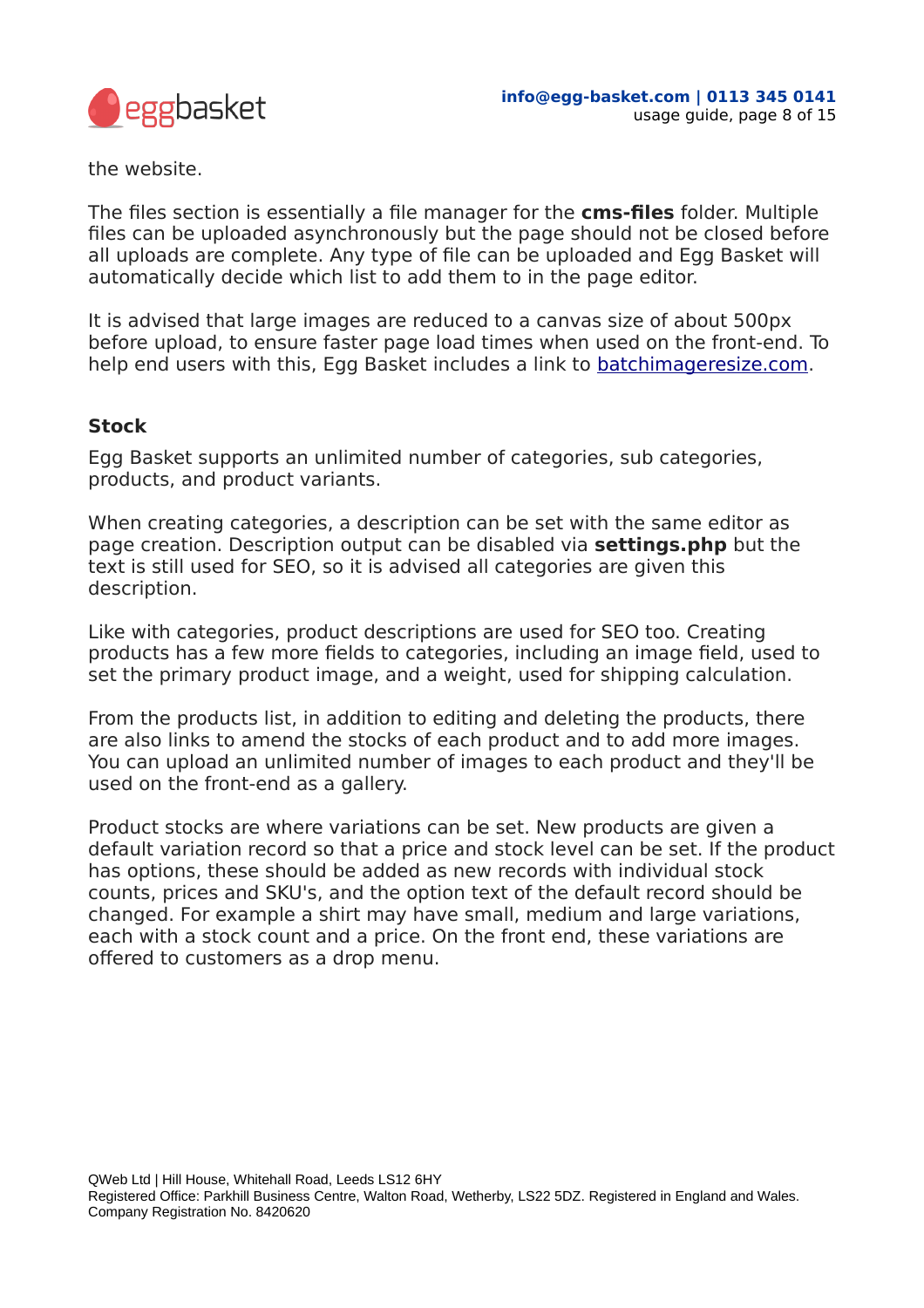

#### <span id="page-8-0"></span>**Offers**

Egg Basket implements an advanced offers system. This system supports voucher codes, seasonal reductions, bundled item discounts, and combinations of all types. You could for example have a discount that is only applied if you enter a specific voucher code during the Christmas period and have chosen to add 5 specific products to your basket.

Instructions on creating offers are included in the administration section.

#### <span id="page-8-1"></span>**Shipping**

Egg Basket implements an intelligent shipping calculation matrix. The matrix already knows of all ISO recognised countries and regions and it is advised that at least one cost is input for each of the recognised countries. It is best to then input costs for each region of the local country, ideally using weight bands.

When an order is placed, the combined weight of each product in the basket is used, together with the destination country and region, to compute an accurate shipping cost based on all of the rules defined in this section.

For a fixed delivery cost to a country or region, regardless of shipment size, simply leave the weight as 0.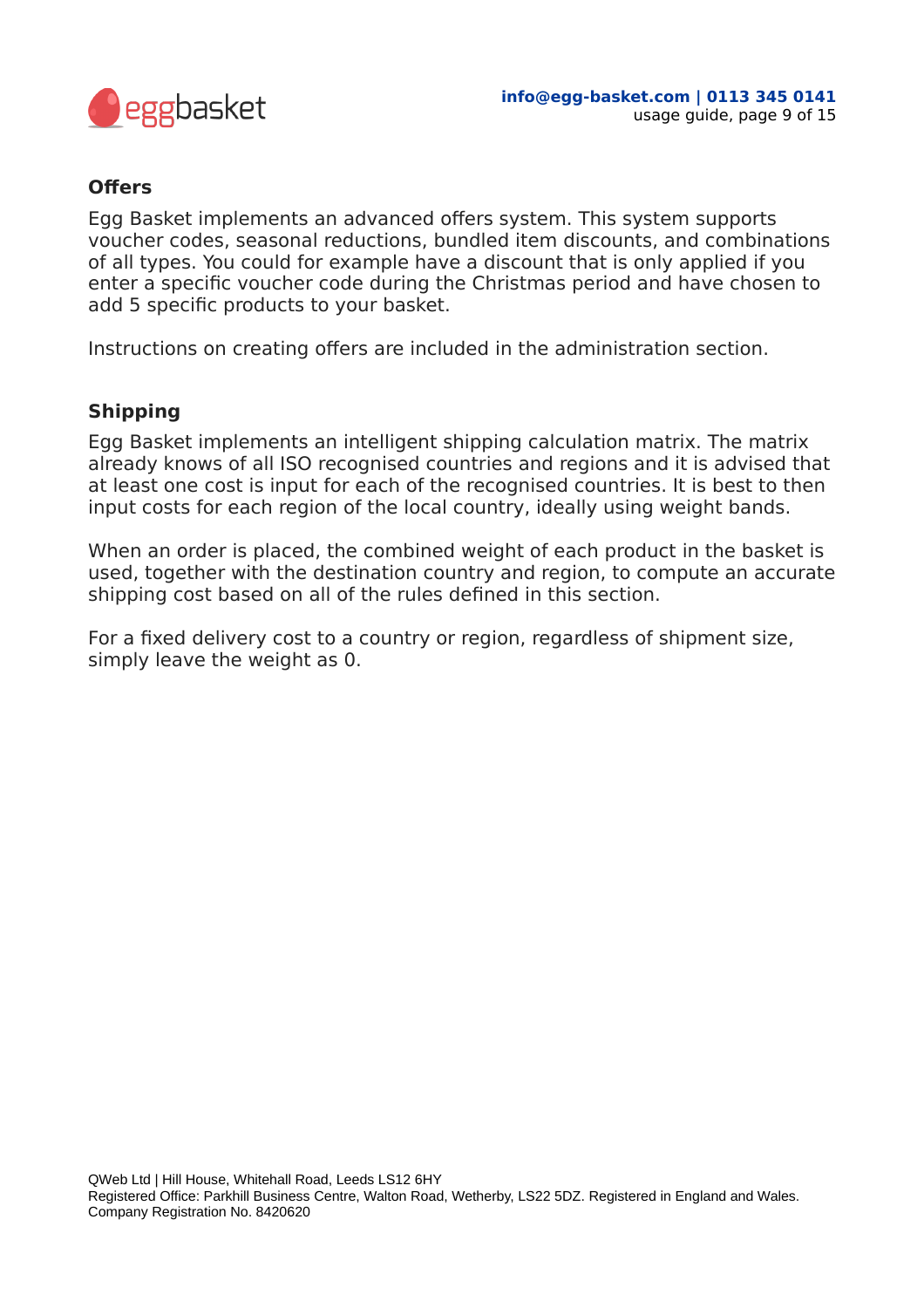

### <span id="page-9-0"></span>Themes

Egg Basket is provided with a responsive wireframe to give you something to design around, but to get up and running with a complete website quickly, it is recommended that you purchase one of the official Egg Basket themes from [egg-basket.com.](http://www.egg-basket.com/) Simply extract the theme to your **themes** folder and amend the theme variable of **local/required/settings.php**. With this approach, it is possible to have a fully working, skinned shop up and running within hours of extracting the main Egg Basket framework. You may also build upon these themes to create a more unique looking website with minimal effort.

Alternatively, to create a new theme simply copy the **default** folder within **themes** to a name of your choice, and amend the theme variable of **local/required/settings.php**. A theme is essentially a collection of images and styles used to define how the website looks. There is also a **header.php** file which gets injected in to the head of each website page allowing you to include theme specific Javascripts, for example.

Inside the **styles** folder are, by default, two CSS files. The **cms.css** file is used both by the website front-end and the page editor within the administration panel, so text formatting should be defined here. The first style block within this file is used to tell the page editor how wide the content area is, so provided this is set correctly, how a page looks in the editor should be the same as how it looks on the website. The **screen.css** is the last CSS file to be loaded so rules defined in here have priority over **cms.css** and the wireframe itself.

Inside the **images** folder is the logo file. This is used both by the website frontend and the administration panel for branding, and should therefore be replaced with a file of the same name. The images used by the e-mail template are also found here. You should amend **emails/header.jpg** for branding. To edit the e-mail template itself, please refer to **required/email-settings.php** found outside of the theme package.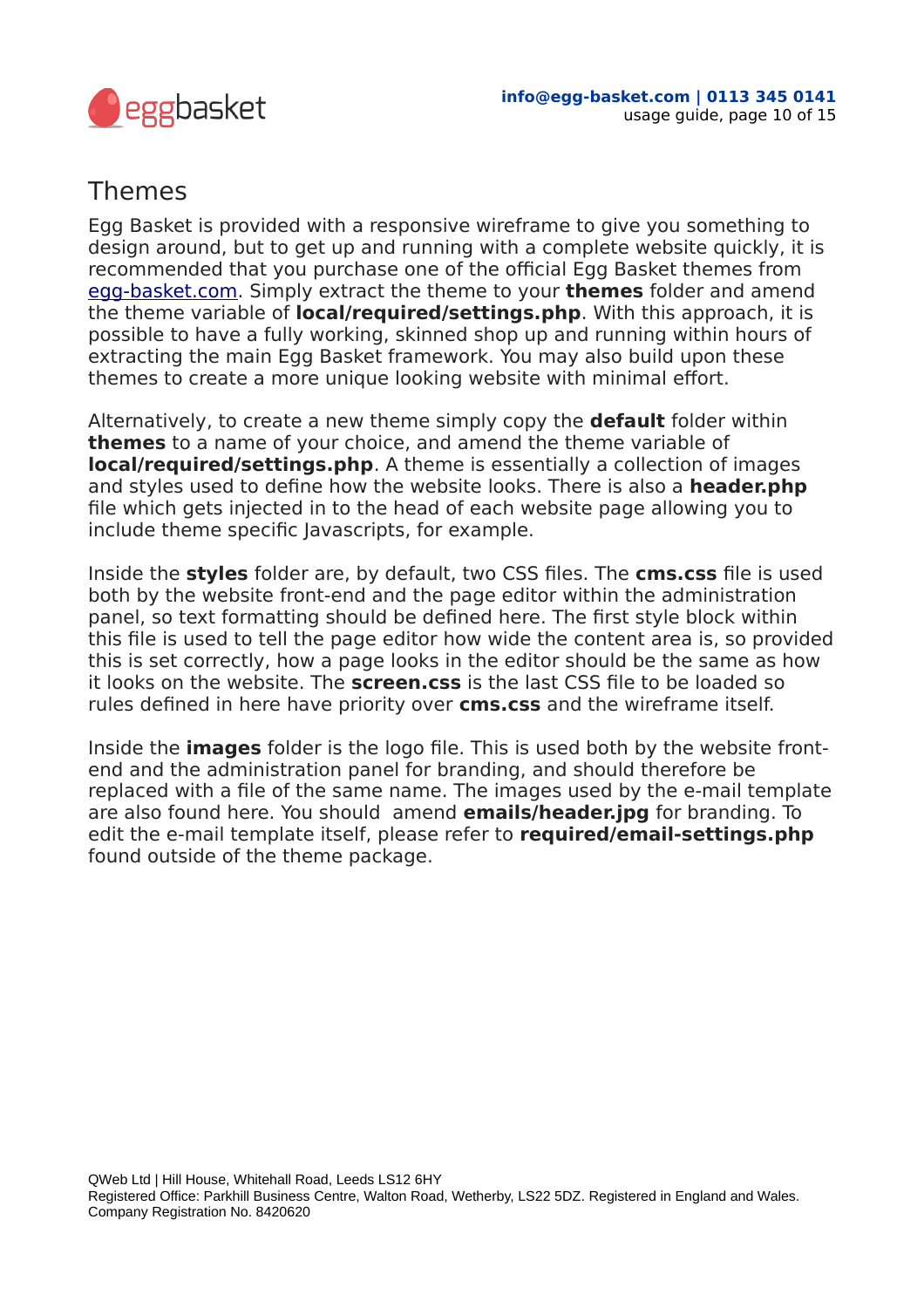

### <span id="page-10-0"></span>Further Development

Egg Basket is a framework designed to be built upon. From the ground up, it has been developed to be quick and easy to work with.

The core of Egg Basket is **required/settings.php**. The variables defined here control the entire website and should be populated before any other development. It is advised that you copy this file to **local/required/settings.php** before population.

Egg Basket has been built using procedural code, but following an MVC style methodology. Almost all requests are handled by the root files, acting as controllers. These controllers first set everything up by calling the core files in **required**, and then call request-specific script files in **includes**. These are effectively the models. Finally, with all the processing completed, the **header.php** and **footer.php** files are called from within **structure** along with a page-specific include file from **includes**. These are the views.

The view (include) files are really just layout templates. These call widget files, also found in **includes**, which host the bulk of the HTML. Widgets can be called from just about anywhere, and in just about any order.

All database communication in Egg Basket uses wrapper functions defined in **required/database.php**. This makes it easy to switch between database engines provided the chosen engine follows the standard SQL command set.

**Required/globals.php** contains all of the functions that need to be made available to all, or most of the pages in Egg Basket. There are many powerful functions in this file, including currency conversion and shipping calculation so it's a good idea to learn what's available.

Requests that don't directly translate to a root file, or to a file in **scripts** or **gateways**, are either handled by the **.htaccess** file and rerouted, or by **engine.php**. The engine file determines whether the requested page is a product, category, sub-category or a CMS page and calls the appropriate controller for each.

Egg Basket version 1.3 and above includes a **local** directory in the root. Rather than editing any existing PHP files, you should create a clone of the file you wish to rework inside this local tree, inclusive of it's full directory path, and then only edit the new copy. The framework will use this file instead and updates will never overwrite anything within **local**. This new mechanism allows you to make almost any changes you like and still be free to merge new version releases.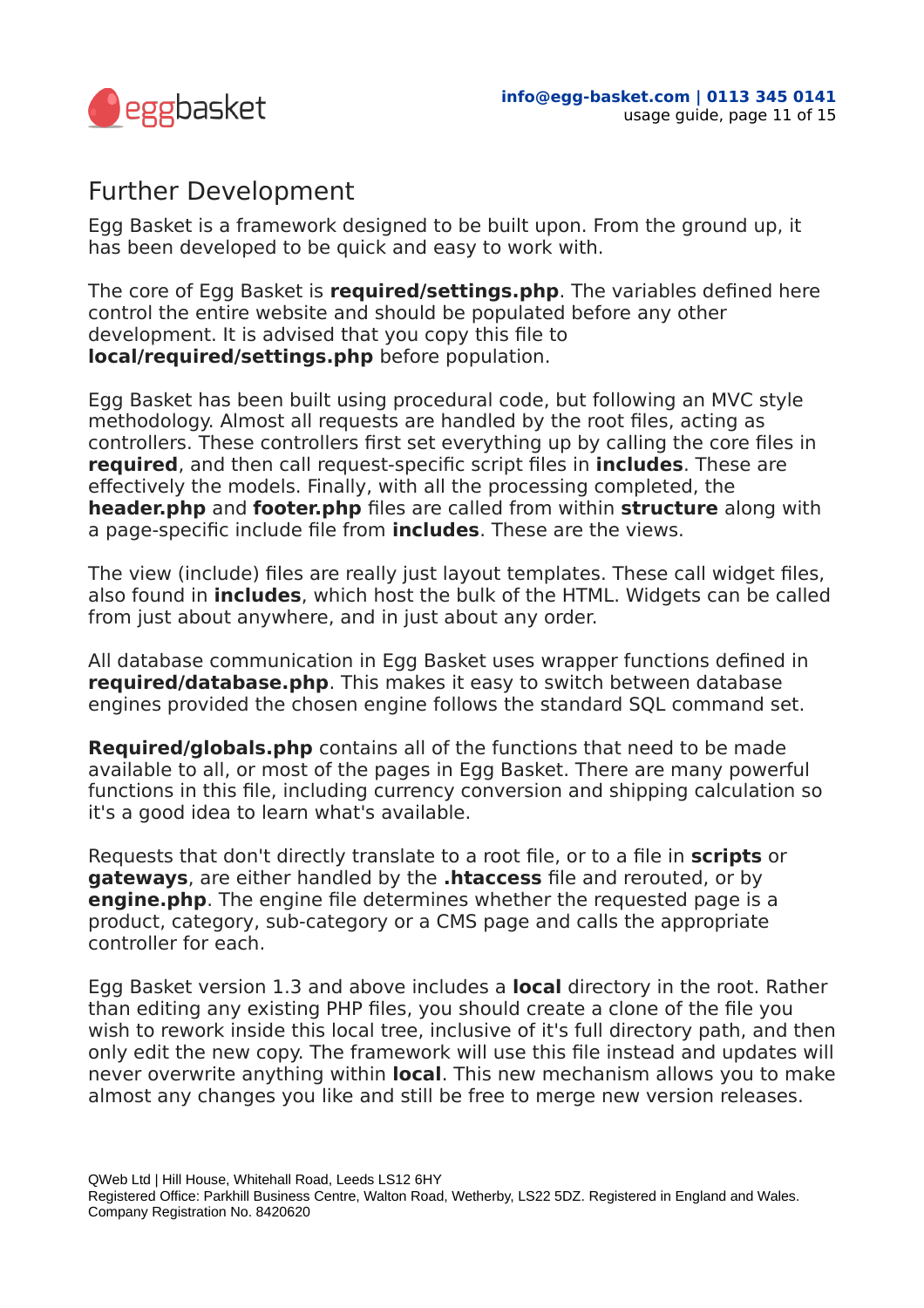

Egg Basket version 1.4 and above includes a **plugins** directory in the root. You can add new front-end functionality and/or administration panel functionality by creating or installing plugins into this tree. See the Plugin Development section below for further details.

You should also check out the comments within the framework code for more technical information.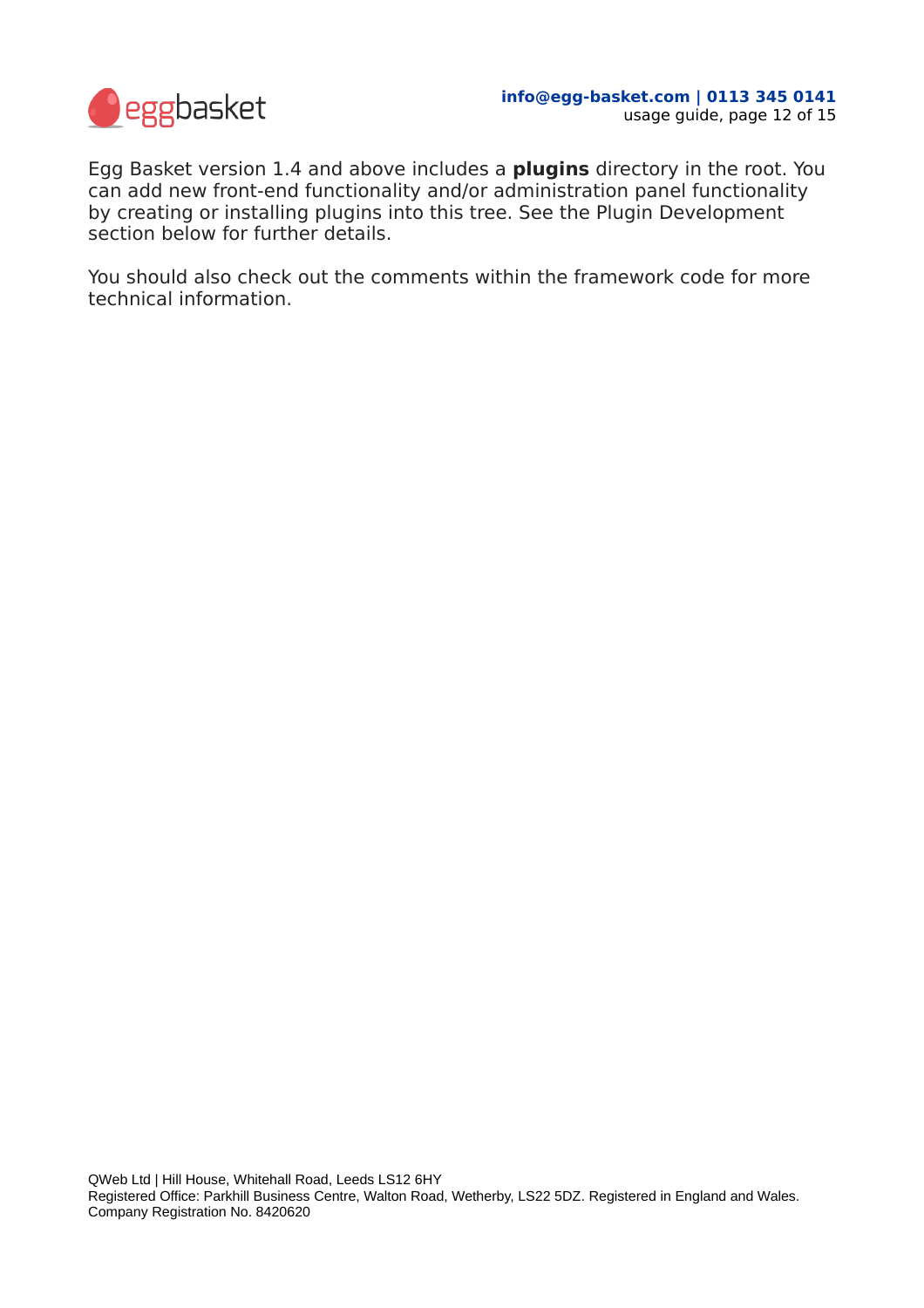

# <span id="page-12-0"></span>**Plugin Development**

In Egg Basket, a plugin is a block of code that can literally be copy  $+$  pasted right in to add additional functionality without needing to modify any core files. Egg Basket includes a sample plugin that can be enabled to help illustrate how this system works. This sample should always be left disabled, or deleted entirely, from production websites.

Plugins are located in the **plugins** directory. All plugins must be kept in their own directory within this tree and the directory name must be used as an ID when hooking in to the framework, so developers should name these directories appropriately.

A plugin consists of at least a **plugin.php** for front-end functionality, or an **admin.php** for administration panel functionality. One plugin can implement either or both of these files and to help you understand their purpose, the **sample-plugin** plugin includes both.

Throughout the framework there are various 'hooks' for assigning plugins to. When the engine reaches one of these hooks, if your plugin has been registered to that hook ID, \$initPlugin is created and your **plugin.php** gets launched. All **plugin.php** files found within the **plugins** directory are launched during the initial page request, by **globals.php**, and \$initPlugin does not exist at this time. Effectively your **plugin.php** should first check for the existence of \$initPlugin and then either run pre-output code such as loading data from the database or processing a form submission, or should output something visual such as a form.

Refer to hooks.txt for a list of standard hook ID's.

To register a plugin to a hook ID, your **plugin.php** should call registerPlugin(). This function takes 3 parameters. The first is a string and should be the same as the directory name your plugin resides in. The second is a string and should be the hook ID you want your plugin to be called at. The third is an optional array for your processing code to pass data back to the output code, for example success/error messages or options from the database. You can call registerPlugin() multiple times to assign your plugin to multiple hook locations.

Similarly, all **admin.php** files are called during the initial admin panel requests to allow processing scripts to run, and you can call registerAdmin() to create an admin menu tab. When **admin.php** is called from a menu tab, \$initAdmin is created for you to check the existence of and either run a processing script or something visual such as a form.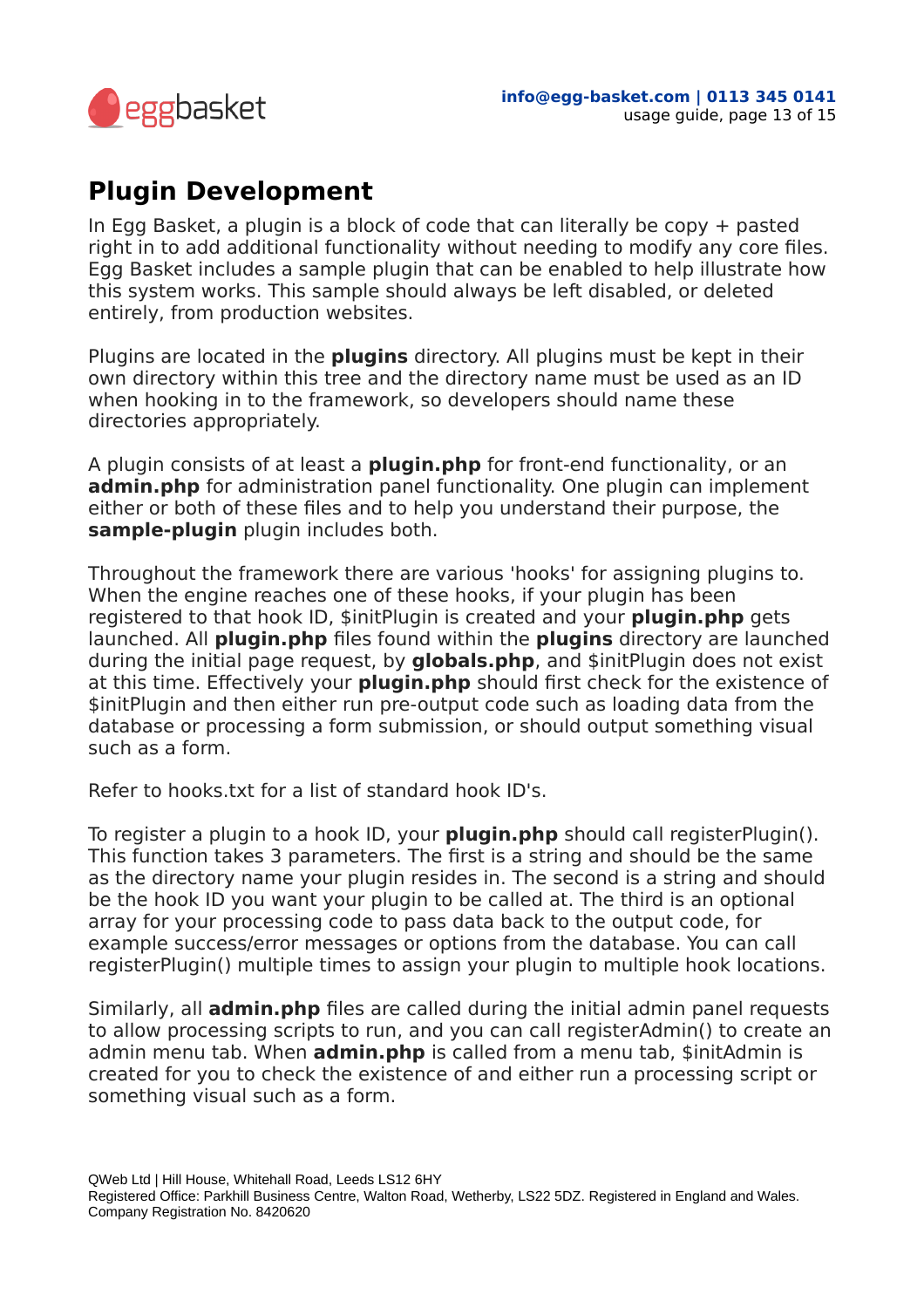

Egg Basket implements a database table, tblPlugins, specifically for plugin developers to store settings in. This table consists of these fields:

- fldID, an auto-increment field you can ignore completely.
- fldPluginID, a varchar field you should use to identify your plugin records. You should use your plugin directory name for this.
- fldCategory, an integer field you can optionally use to reference a category ID.
- fldProduct, an integer field you can optionally use to reference a product ID.
- fldPage, an integer field you can optionally use to reference a page ID.
- fldData, a longtext field you should use for storing your settings in. It's recommended that you store serialized arrays using serialize() or json\_encode().

Refer to the **sample-plugin** plugin for a technical example of how to build plugins that implement all of this, and check out the collection of official plugins at [egg-basket.com](http://www.egg-basket.com/) to quickly add additional functionality to your store.